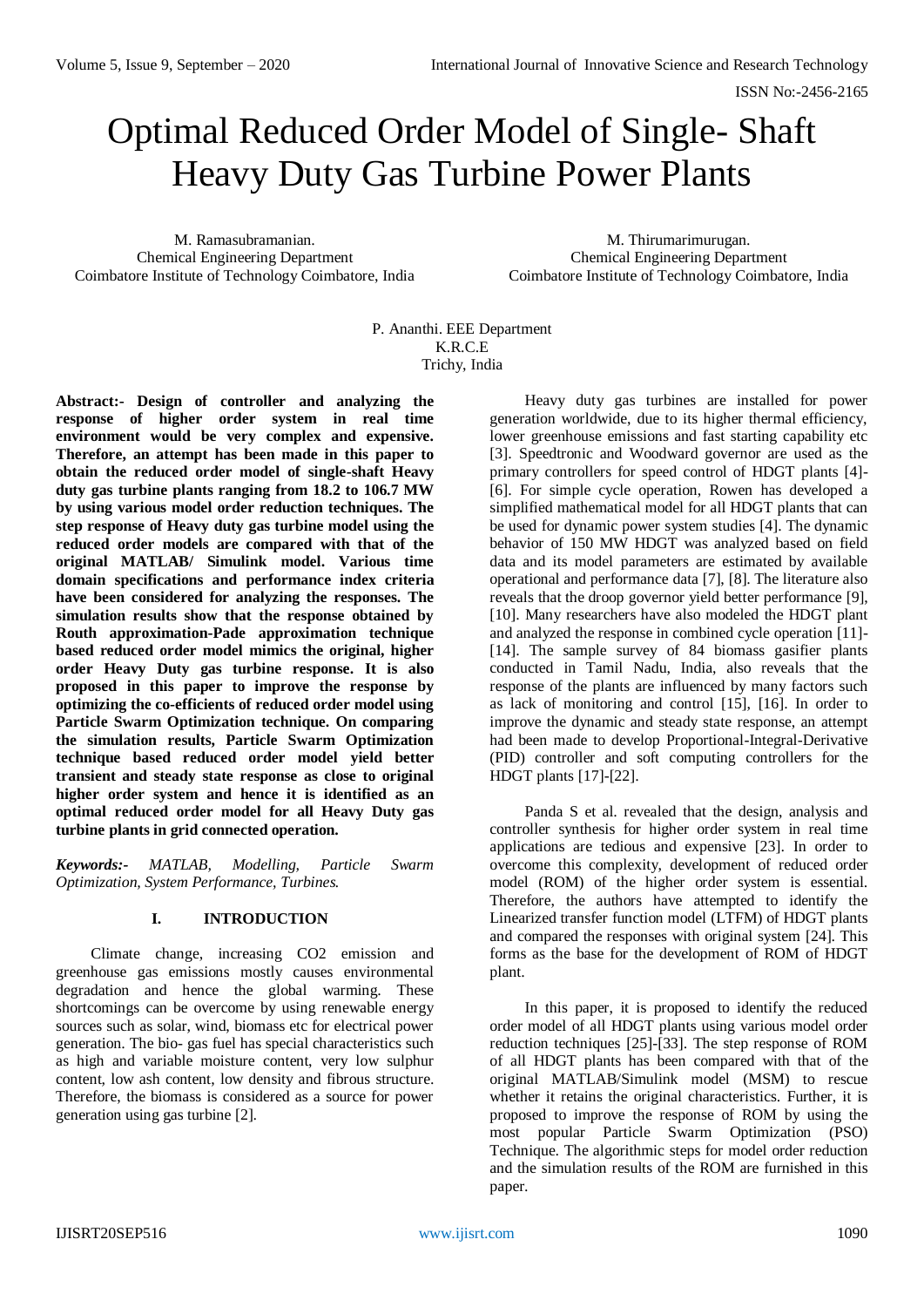## **II. MODELING OF GAS TURBINE**

The transfer function model of single-shaft HDGT which was developed by Rowen in the year 1983 includes various limiters, fuel system, compressor and turbine system [4]. Modeling of various controllers namely speed governor, acceleration and temperature controllers along with an algebraic equation depicting the static characteristics of the turbine and time delays are presented in [22], [24]. Low value select LVS) block as shown in Figure 1, selects the controller whose output is minimum and take the respective control action.



Fig 1:- Block diagram of Single-shaft HDGT

The transfer function of valve positioner and fuel system actuator is given in Equation (1) and (2). The fractional amount rated fuel about 23% is required to support self- sustaining under no-load conditions.

$$
\frac{\text{Vp}(s)}{\text{Wd}(s)} = \frac{a}{bs+c}
$$
\n(1)  
\n
$$
\frac{\text{Wf}(s)}{\text{Vp}(s)} = \frac{1}{Ts+1}
$$
\n(2)

The gas turbine dynamics includes the combustor delay and torque functions denoted by F1 and F2 as shown in Equation (3) and (4).

| $F1 = TX = TR - 390 (1 - Wf2) - 306 (1 - N)$ | (3) |
|----------------------------------------------|-----|
| $F2=1.3(Wf2-0.23)+0.5(1-N)$                  | (4) |

The acceleration controller is useful only during startup time and it will be inactive, when the frequency deviation is not greater than  $\pm 1\%$ . The temperature controller takes the control action only when the exhaust temperature exceeds the limit and hence the need for temperature controller is diminished. Based on these behaviors, the simplified model with predominant speed controller is identified. The transfer function of speed governor showing the relationship between speed deviation (e) and controller output (C) is shown in Equation (5) and the simplified model is shown in Figure 2.



Fig 2:- Simplified transfer function model of HDGT plant

Based on the simulation response, it was found that the secondary controllers are required to improve the steady state response of HDGT plant [9]. Controller development for the higher order HDGT plant and analyzing its response in real time would be difficult and expensive. Therefore, it is necessary to reduce the order of the HDGT plant without affecting its original behavior. In this paper, it is proposed to obtain the ROM and identify the optimal ROM for all HDGT plants.

#### **III. REDUCED ORDER MODEL OF HDGT**

The mathematical modeling of real time system has been obtained from theoretical considerations and it may lead to higher order transfer function. Controller design and analysis of such a higher order system is very complicated and expensive [23]. Therefore, it is required to identify the reduced order model which retains the important dynamic behavior of the original system. The ROM reduces the hardware complexity and computational complexity.

In many practical applications, the higher order system is fairly complex which often makes it difficult to understand the original behavior of the system. Therefore, it is necessary to find the reduced order model by approximating the original characteristics of the system using model order reduction techniques.

In this paper, the model order reduction techniques such as Routh approximation, Pade approximation, Modified Pole Clustering, Clustering technique, Mihailov Criterion and Eigen Permutation algorithm are used to obtain the ROM of all HDGT plants. The algorithmic steps to be followed for obtaining ROM using these techniques are briefed below.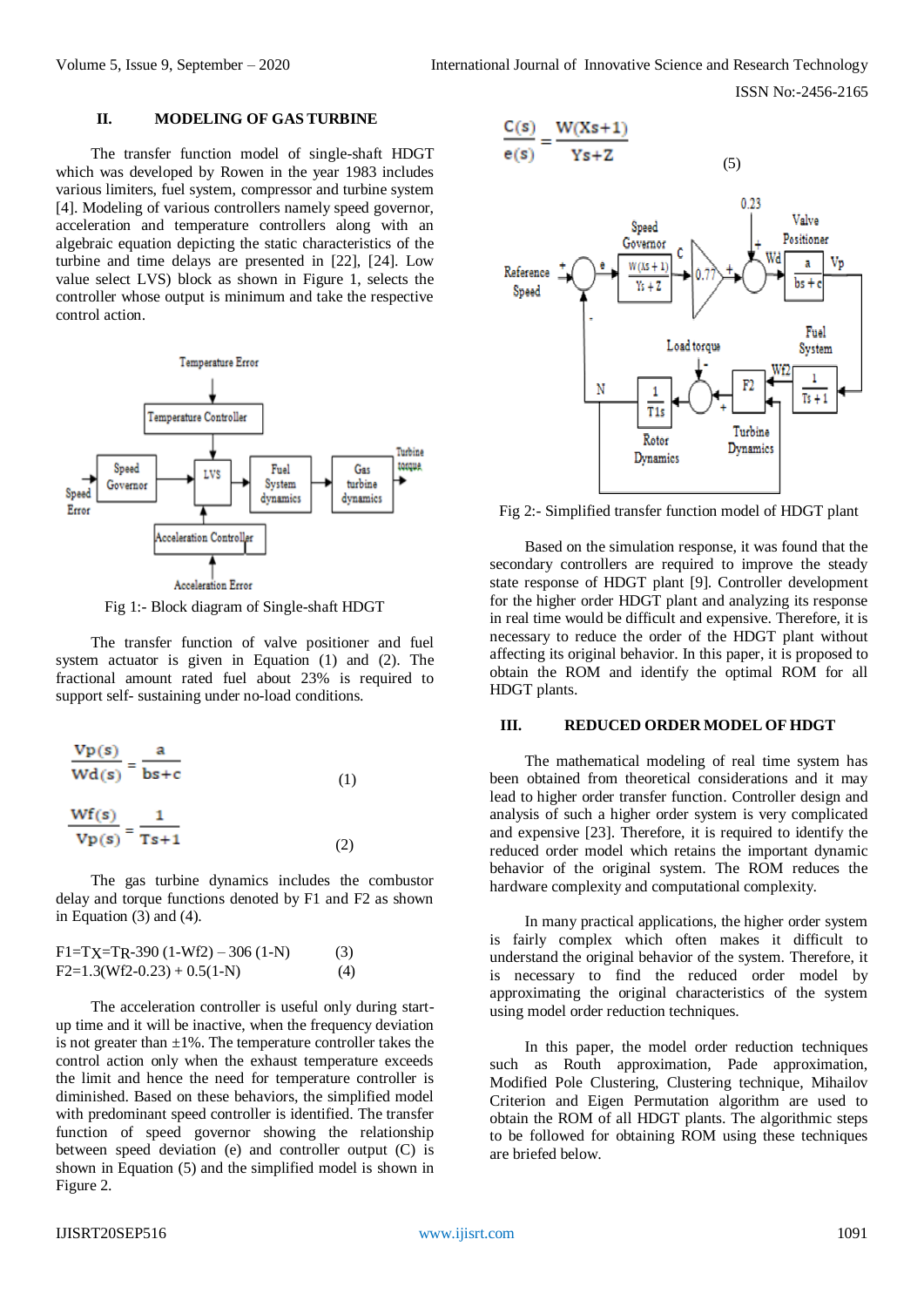Eigen Permutation algorithm (EPA) is a stable criterion based reduction technique. This algorithm is simple, computer oriented and efficient [26].

Step 1: Eigen permutation algorithm is used to reduce the denominator polynomial and its algorithm is given in Figure

3. Consider, the higher order transfer function

$$
G(s) = \frac{P(S)}{Q(S)} = \frac{d_0 + d_1 s + d_2 s^2 + \cdots + d_{n-1} s^{n-1}}{c_0 + c_1 s + c_2 s^2 + \cdots + c_n s^n} \text{ of } n^{\text{th}} \text{ order.}
$$

Consider, the reduced order transfer function,



Fig 3:- Flow chart for Eigen Permutationalgorithm

Step 2: The numerator polynomial of the ROM, Pr(s) is obtained using Pade approximation technique

Routh approximation (RA) is stability criterion based reduction technique. In this technique, all the sequence of approximants is converging monotonically to the original system and if the original system is stable, the approximants will also be stable [27]. In this paper, RA is used to reduce the denominator polynomial by the following procedure.

Step 1: Apply reciprocal transform of denominator polynomial, Q(s).

Step 2: Construct alpha table from the co-efficients of reciprocal transform of Q(s). The co-efficients of reduced order denominator, Qr(s) are calculated using alpha table shown as Table I.

|                                            | $c^0=c_0$                                       | $c^0=c_2$              | $c^{0}=c_{4}$                 | $c^{0}=c_{\theta}$ |
|--------------------------------------------|-------------------------------------------------|------------------------|-------------------------------|--------------------|
|                                            | $c^1 = c_0$                                     | $c^1 = c \mathfrak{z}$ | $c^{-1} = c$ g                |                    |
|                                            |                                                 |                        |                               |                    |
| $_{1}$ = (c <sup>0</sup> /c <sup>1</sup> ) | $c^2 = c^0$                                     | $c^2 = c^0$            | $c^2 = c^0$                   |                    |
| $0\qquad 0$                                | $\begin{matrix} 0 & \phantom{-} 2 \end{matrix}$ | $2 \t 4$               | $4\qquad 6$                   |                    |
|                                            | $1C^{-1}$                                       | $1C_4^1$               | $1C^{-1}$                     |                    |
|                                            | $\overline{2}$                                  |                        | 6                             |                    |
| $_{2=(c^1/c^2)}$                           | $c^3 = c^1$                                     | $c^3 = c^1$            | $c^3 = c^1$                   |                    |
| $0\qquad 0$                                | $\begin{matrix} 0 && 2 \end{matrix}$            | $2 \t 4$               | $4\quad 6$                    |                    |
|                                            | $2^{\mathrm{c}}$ <sup>2</sup>                   | $2C_4^2$               | $2^{\mathrm{c}}$ <sup>2</sup> |                    |
|                                            | 2                                               |                        | 6                             |                    |
| .                                          |                                                 |                        | .                             |                    |

Table 1:- The Alpha Table

Step 3: Find the reduced order denominator polynomial using recursive equation as expressed in Equation (6). Based on the required order of reduced order model, the respective Qr(s) can be obtained.

$$
Q_1(s) = 1 + \alpha_{1} s
$$
  
\n
$$
Q_2(s) = 1 + \alpha_{1} s + \alpha_{1} \alpha_{2} s^{2}
$$
  
\n
$$
Q_r(s) = \alpha_{r} s Q_{r-1}(s) + Q_{r-2}(s), r=1, 2...
$$
  
\nand  
\n
$$
Q_{-1}(s) = Q_0(s) = 1
$$

Step 4: Find reduced order denominator polynomial by applying reciprocal transform of above equation. Step 5: The numerator polynomial of the ROM, Pr(s) is obtained using Pade approximation technique.

Clustering technique (CT) is used to reduce the denominator polynomial of the original higher order system [28]. The criterion for pole clustering is based on the relative distance between the higher order poles and the order of the ROM. The pole clustering of the original higher order system is generated by the following procedure.

- 1. Real and complex poles should be made as separate clusters.
- 2. The poles present in a cluster should be unique i.e. either from left half of s-plane or right half of s- plane.
- 3. Poles on the imaginary axis and at the origin are retained in the ROM.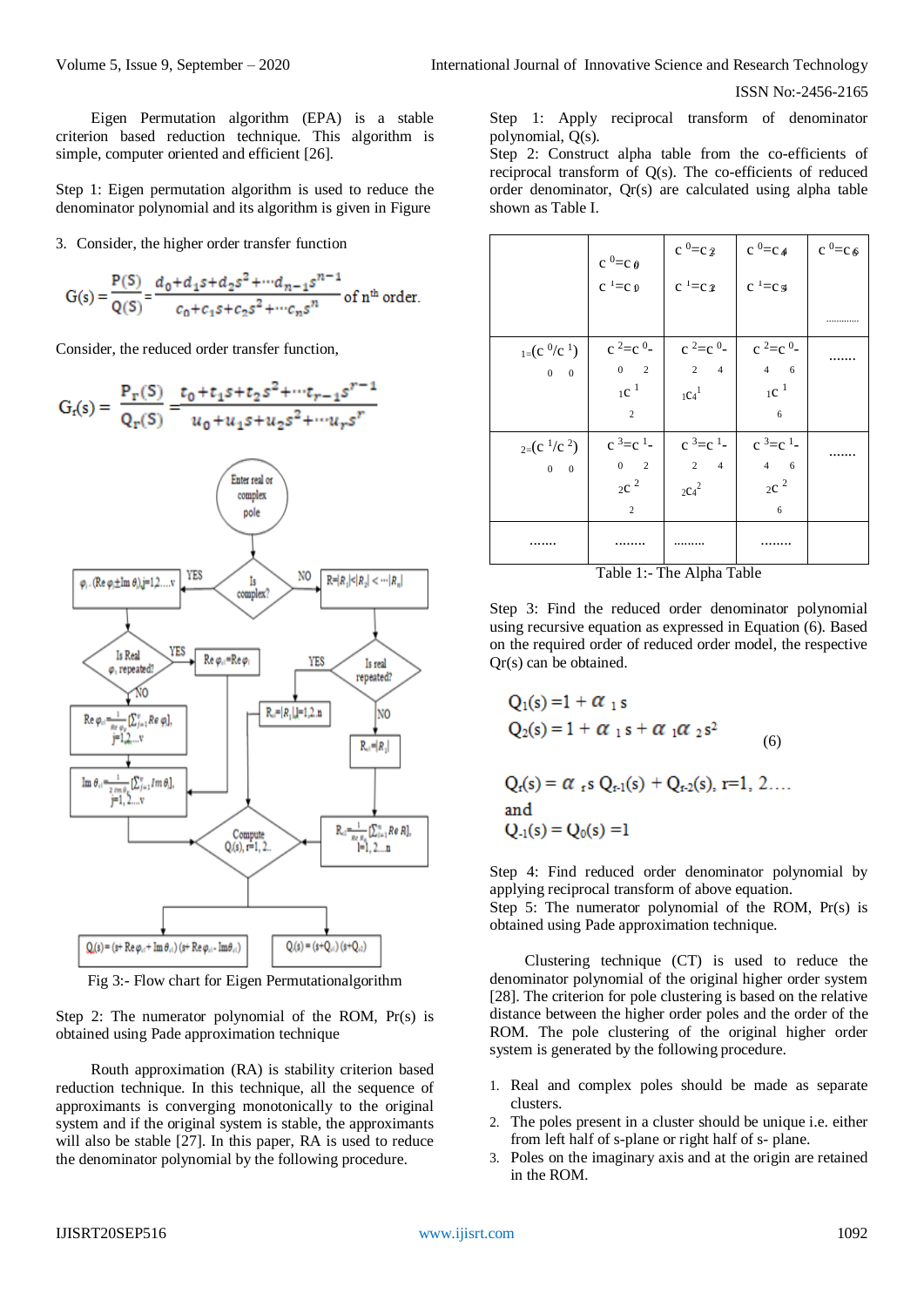(12)

Step 1: The cluster centre of the 'n' real poles in lth cluster can be obtained by using the Equation (7),

$$
R_c = \left[ \left( \sum_{l=1}^{n} \left( \frac{1}{R_l} \right) \right) / n \right]^{-1} \tag{7}
$$

Step 2: The cluster centre of the 'v' pair of complex conjugate poles in jth cluster can be obtained in the form of  $Cc \pm jDc$  by using the Expression (8),

$$
C_c = \left[ \left( \sum_{j=1}^{v} \left( \frac{1}{\varphi_j} \right) \right) / v \right]^{-1} \& D_c = \left[ \left( \sum_{j=1}^{v} \left( \frac{1}{\theta_j} \right) \right) / v \right]^{-1} \tag{8}
$$

The following rules are used to synthesis the rth order denominator polynomial, based on the nature of the pole cluster centres.

Rule 1: The reduced order denominator as shown in Equation (9) can be used, if all the cluster centres are real.

 $Q_{\rm r}(s) = (s - R_{\rm c} 1) (s - R_{\rm c} 2) \dots (s - R_{\rm cr})$  (9)

Where  $\text{Rc1}$ ,  $\text{Rc2}$ ...  $\text{Rcr} = 1$ st,  $2$ nd ....rth real cluster centre.

Rule 2: The reduced order denominator as shown in Equation (10) can be used, if all the cluster centres are complex conjugate.

$$
Q_{r}(s) = (s-(C_{c1} \pm jD_{c1})) (s-(C_{c2} \pm jD_{c2})) (s-(C_{cr} \pm jD_{cr}))
$$
  
(10)

Where  $Cc1 \pm jDc1$ ,  $Cc2 \pm jDc2$ .....  $Ccr\pm jDcr = 1st$ , 2nd ….rth complex conjugate cluster centre.

Rule 3: The reduced order denominator as shown in Equation (11) can be used, if some cluster centre has the combination of both.

 $Qr(s) = (s-Rc1)(s-Rc2)$   $(s-Rcr)(s-(Cc1+jDc1))... (s (Ccr\pm jDcr)$  (11)

Step 3: The numerator polynomial of the ROM, Pr(s) is obtained using Pade approximation technique.

The reduced order denominator polynomial obtained by CT may sometime become unstable, though the original higher order system is stable.

An effective pole cluster centres are generated to overcome the drawback of CT by Modified Pole Clustering (MPC) technique [29]. This technique is used to reduce the denominator polynomial by the procedure as given below. The following steps are used to find the modified cluster centre.

Step 1: The 'n' real poles are contained in lth cluster, where  $|R_1| < |R_2| < ... |R_n|$ 

Step 2: Consider 'm' as the reduced order count. Set m=1 and the pole cluster centre is obtained by using the Equation (12),

$$
C_m = \left[ \left( \sum_{l=1}^n \left( \frac{1}{R_l} \right) \right) / n \right]^{-1}
$$

Step 3: Increase the count by one i.e. m=m+1 Step 4: The modified pole cluster centre is obtained by using the Equation (13),

$$
C_m = \left[ \left( \frac{-1}{|R_1|} + \frac{-1}{|C_{m-1}|} \right) / 2 \right]^{-1}
$$
 (13)

Step 5: Check whether the desired order of ROM is reached i.e.  $r = m$ . If yes, then go to step 6. Otherwise go to step 3. Step 6: Then the modified cluster center of  $r<sup>th</sup>$  cluster can be obtained by using the Equation (14),

$$
Rcr = Cm \tag{14}
$$

The same procedure can be applied for complex conjugate poles and find the modified cluster centre.

Mihailov Criterion (MC) technique is a stability based reduction technique. It is used to reduce the denominator polynomial by the procedure mentioned below [30]. Consider the denominator of the Original higher order system as Q(s).

Step 1: Substituting  $s = j\omega$  in denominator polynomial and separating into real and imaginary parts in the form as shown in Equation (15).

$$
Q(\hat{j}\omega) = \gamma(\omega) + j\tau(\omega) \tag{15}
$$

Step 2: Setting real and imaginary parts as zero and then find the intersecting frequencies namelyω1, ω2, ...................

Step 3: Then reduced order denominator polynomial is obtained as shown in Equation (16),

$$
\Omega_i(\mathbf{i}\omega) = \rho \; (\mathbf{i}\omega + \mathbf{i} \; \delta(\omega) \tag{16}
$$

Where,

Real part of reduced order denominator polynomial is obtained as shown in Equation (17),

$$
\rho(\omega) = \sigma_1(\omega^2 - \omega_1^2) (\omega^2 - \omega_3^2) (\omega^2 - \omega_5^2) (17)
$$

Imaginary part of reduced order denominator polynomial is obtained as shown in Equation (18),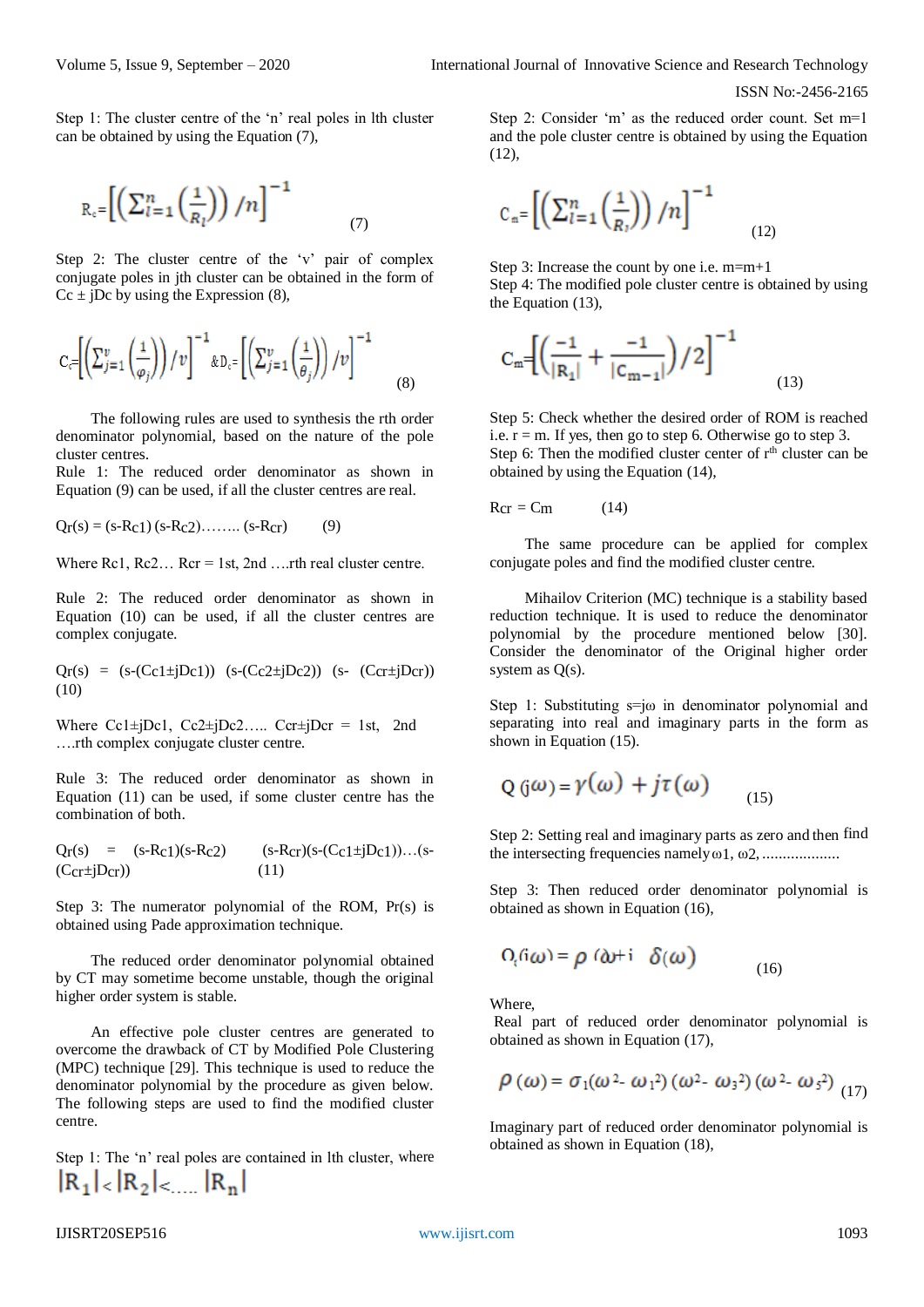$$
\delta(\omega) = \sigma_2(\omega^2 - \omega_1^2) (\omega^2 - \omega_4^2) (\omega^2 - \omega_6^2) (18)
$$

Step 4: From the Equation (17) and (18),  $\sigma$ 1 and  $\sigma$ 2are computed from  $\rho(0) = Y(0)$  and  $\rho(\omega 1) = Y(\omega 1)$ respectively.

Step 5: Then the value of 1 and 2 are substituted back in Equation (17) and (18) and the reduced order denominator polynomial is obtained.

Step 6: Find the rth order denominator polynomial  $Qr(s)$ , by substituting j $\omega$  = s in Equation (16).

Pade approximation (PA) technique has many advantages such as computational simplicity, fitting of the initial time moments and matching with the steady state values etc. This technique is mostly used along with other methods to obtain the ROM [31]. The procedure for reducing the numerator polynomial of original system is briefed below

Step 1: The original higher order transfer function can be expanded in power series about s=0 and expressed as in Equation (19),

(19)

The coefficients of the power series expansion are expressed in Equation (20),

$$
e_0 - \frac{d_0}{c_0}
$$
  
\n
$$
e_1 - \frac{1}{c_0} \left[ d_i - \sum_{j=1}^i c_j e_{i-j} \right], i > 0 \text{ and so on.}
$$
  
\n(20)

Step 2: The reduced order numerator coefficients by this technique are obtained as shown in Equation (21).

 $t() = u()e()$ 

.......

 $t1 = u0e1 + u1e0$ 

 $tr-1 = u0er-1+u1er-2+.....+ur-1e0$  (21)

The coefficients of power series expansion (e0, e1…er-1) and the reduced order denominator co-efficients (u0, u1…ur) that obtained using any of the above methods are used for this purpose.

Step 3: The reduced order model numerator can be expressed in Equation (22),

$$
P_{\Gamma}(s) = t0 + t1 s + \dots + t_{r-1} s^{r-1}
$$
 (22)

For obtaining the ROM of the HDGT plants, the PA technique is used to obtain the numerator polynomial and the denominator polynomial is obtained by EPA, RA, CT, MPC and MC techniques. The step response of all the ROM pertaining to each and every HDGT plant is obtained and the optimal ROM is obtained as explained in Section IV.

#### **IV. OPTIMAL REDUCED ORDERMODEL**

In recent years, the evolutionary techniques such as Ant Bee Colony algorithm, Tabu search, simulated annealing, Genetic algorithm (GA) and PSO etc are used for optimization in many engineering problems. Among these evolutionary techniques GA and PSO are the most promising algorithm for handling the optimization problem. Since, PSO algorithm is easy to implement and there are only few parameters to adjust during optimization. It is used in this paper to optimize the co-efficients of the ROM.

PSO is a population based optimization algorithm that has been proposed by Dr. Eberhart and Dr. kennedy in 1995 [32]. In this paper, minimization of sum of square error between original and the ROM is used as the fitness function as shown in Equation 23. In PSO algorithm, each single solution in search space is called as a particle. Each particle moves into the search space with an adoptable velocity and position that is dynamically varied according to the own experience and neighborhood particle experience. Each particle has a memory.

In search space, every particle has position corresponding to best fitness value. It is called as Pbest. In population, overall best fitness value of all the particles is called as Gbest [33], [34]. The position and velocity of the particle at kth iteration is used to obtain the modified velocity and position at  $(k+1)$ th iteration as shown in Equation (24),(25).

$$
J_{\text{SSE}} = \sum_{i=1}^{N} e^2
$$
 (23)

In search space, every particle has position corresponding to best fitness value. It is called as Pbest. In population, overall best fitness value of all the particles is called as Gbest [33], [34]. The position and velocity of the particle at kth iteration is used to obtain the modified velocity and position at  $(k+1)$ th iteration as shown in Equation (24),(25).

$$
V_i^{k+1} = w^*V_i^{k+1} [c_i^* \text{rand } i^* (\text{Pbest } i^k - S_i^k)] + [c_2^* \text{rand } i^* (\text{Gbest } i^k - S_i^k)]
$$
\n(24)

$$
S_i^{k+1} = S_i^k + V_i^{k+1}
$$
 (25)

Where,

 $V_i^k$  = Velocity of individuals 'i' at iteration k w = Weight parameter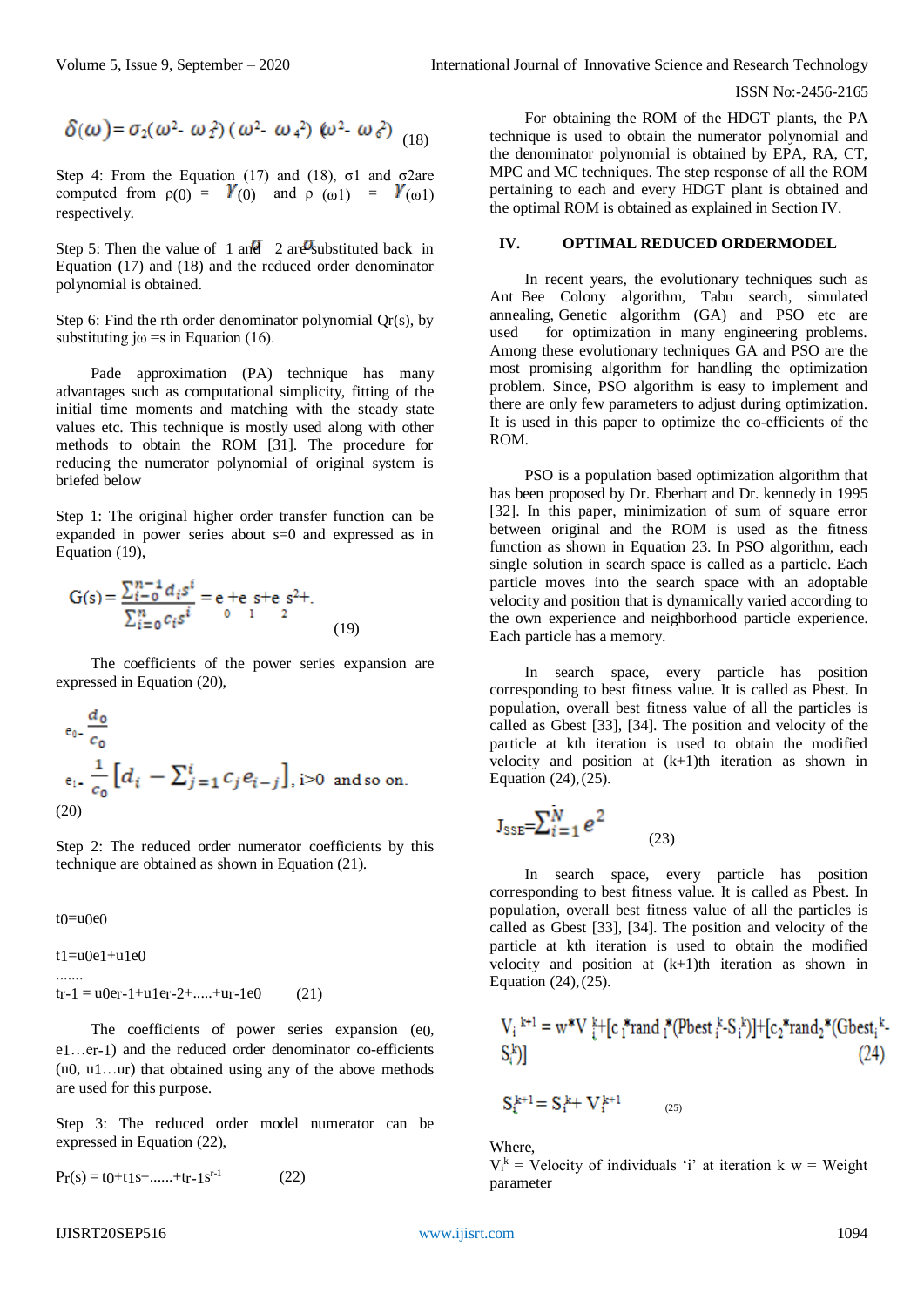```
c1, c2 = Acceleration factors
rand1, rand2 =Random numbers between 0
and 1
S_i^k = Position of individual 'i' iteration k Pbest<sub>i</sub><sup>k</sup> = Best
position of individual 'i'until iteration k
```
Gbest<sub>i</sub><sup>k</sup> =Best position of the group until iteration k

The optimal ROM of all HDGT plants is identified by the above procedure using PSO. The step response of the HDGT plants with ROM is obtained and the simulation results are compared in Section V.

#### **V. RESULTS AND DISCUSSION**

The design of controller and analyzing the response of higher order HDGT plant in real time will be very difficult. Therefore, it is attempted to identify the ROM of all HDGT plants which mimics the characteristics of original system. Initially, the LTFM which is essential for obtaining ROM from MSM was obtained for all HDGT model by superposition principle. Then the step response of the HDGT using LTFM was obtained and compared with that of the original MSM of the respective HDGT models. The time domain specifications such as rise time (Tr), Maximum peak overshoot (Mp), settling time (Ts) and steady state error (Ess) and various performance index criteria such as Integral of Time multiplied with Absolute Error (ITAE), Integral of Absolute Error (IAE), Integral of squared Error (ISE) and Integral of Time multiplied with squared Error (ITSE) were considered for comparison [24]. On analyzing the simulation response, it was found that the LTFM of all HDGT plants are found to mimic the original characteristics as obtained from MSM.

In this paper, the ROM of all HDGT plants are obtained by using various reduction techniques as presented in section 3.2. The step response of 5001M model using its ROM by all the model order reduction techniques are obtained and compared with that of its MSM as shown in Figure 4.



Fig 4. Response using various ROM of 5001M model

The time domain specifications and various performance index criteria are obtained and shown in Table  $II$ .

|               |              |                                   |                  |               |             |            | <b>Performance indices</b> |             |
|---------------|--------------|-----------------------------------|------------------|---------------|-------------|------------|----------------------------|-------------|
|               |              | <b>Time domain specifications</b> |                  |               |             |            |                            |             |
| <b>System</b> | Mp<br>(p.u)  | Tr<br>(S)                         | <b>Ts</b><br>(S) | Ess<br>(p.u.) | <b>ITAE</b> | <b>IAE</b> | <b>ISE</b>                 | <b>ITSE</b> |
|               | 0.09         | 0.878                             | 3.08             | 0.039         |             |            |                            |             |
| <b>MSM</b>    |              |                                   |                  |               | 2.406       | 1.19       | 0.6433                     | 0.3197      |
|               | 0.04         | 0.991                             | 3.15             | 0.039         |             |            |                            |             |
| RA-PA         |              |                                   |                  |               | 2.26        | 1.097      | 0.5757                     | 0.2772      |
| EPA-          | $\mathbf{0}$ | 1.36                              | 3.75             | 0.039         |             |            |                            |             |
| <b>PA</b>     |              |                                   |                  |               | 2.157       | 1.027      | 0.4684                     | 0.2395      |
| MPC-          | 0.04         | 0.84                              | 2.79             | 0.039         |             |            |                            |             |
| PA            |              |                                   |                  |               | 2.238       | 1.086      | 0.5944                     | 0.2724      |
|               | $\mathbf{0}$ | 0.802                             | 2.26             | 0.039         |             |            |                            |             |
| <b>CT-PA</b>  |              |                                   |                  |               | 2.178       | 1.027      | 0.5516                     | 0.2403      |
|               | 0.12         | 0.902                             | 4.65             | 0.039         |             |            |                            |             |
| MC-PA         |              |                                   |                  |               | 2.563       | 1.271      | 0.6869                     | 0.3613      |

Table 2:-Time Domain Specifications And Performance Indices Of 5001m Model

It shows that the response obtained by RA-PA technique is close to the original MSM of the HDGT plant than the other reduction techniques. Hence, RA-PA technique is identified as the best ROM among all these techniques and its reduced order transfer function is expressed in Equation (26).

$$
Gf(s) = \frac{-0.05454s + 3.4784}{s^2 + 2.3319s + 3.6207}
$$
 (26)

For improving the response further, it is attempted to optimize the co-efficients of the above ROM using PSO algorithm as explained in Section 4.2. The PSO based reduced order transfer function model of 5001M is expressed in Equation (27).

$$
G_{t}(s) = \frac{-0.05454s + 3.0333}{s^2 + 1.8953s + 3.1570}
$$
 (27)

Then the step responses are obtained and compared with that of MSM and RA-PA technique as shown in Figure 5. The respective time domain specifications and performance index criteria are obtained and furnished in Table III.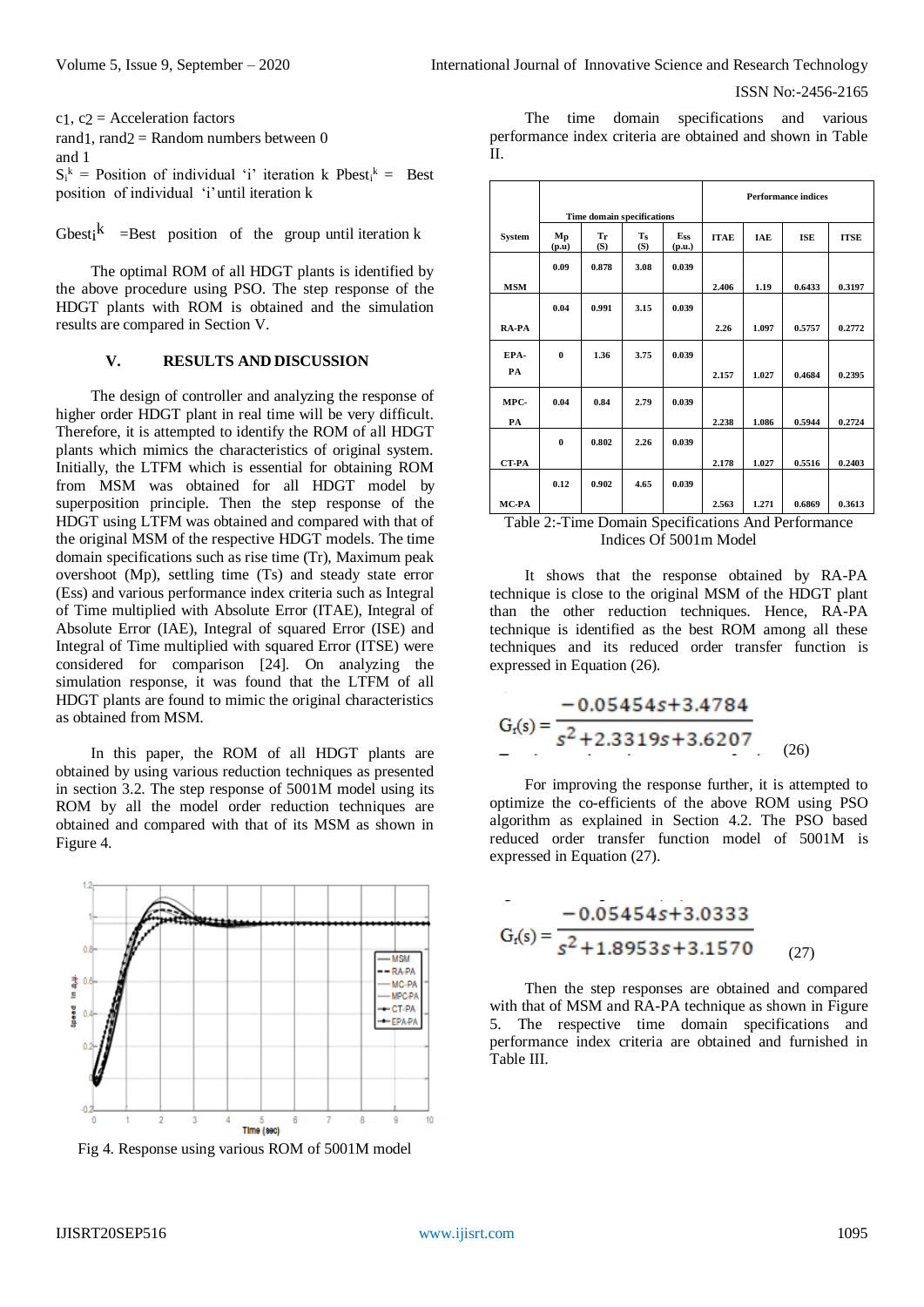

Fig 5:- Response of optimal ROM of 5001M model

| <b>System</b> |             | Time domain specifications |                  |               |                 |            | <b>Performance indices</b> |             |
|---------------|-------------|----------------------------|------------------|---------------|-----------------|------------|----------------------------|-------------|
|               | Mp<br>(p.u) | Tr<br>(S)                  | <b>Ts</b><br>(S) | Ess<br>(p.u.) | <b>ITA</b><br>E | <b>IAE</b> | <b>ISE</b>                 | <b>ITSE</b> |
| <b>MSM</b>    | 0.09        | 0.878                      | 3.08             | 0.039         | 2.406           | 1.19       | 0.6433                     | 0.3197      |
| PSO-RA-<br>PA | 0.09        | 0.851                      | 3.28             | 0.039         | 2.413           | 1.167      | 0.6003                     | 0.3028      |
| RA-PA         | 0.04        | 0.991                      | 3.15             | 0.039         | 2.26            | 1.097      | 0.5757                     | 0.2772      |

Table 3:- Time Domain Specifications And Performance Indices Of Optimal Rom 5001m Model

The simulation results show that the PSO based ROM yields better transient and steady state response. Therefore, the PSO tuned RA-PA technique (PSO- RA – PA) based ROM is identified as an optimal ROM for 5001M HDGT model.

The ROM of all HDGT models are identified by the same procedure and the responses are found to be similar. Therefore, the simulation response of 7001Ea and 9001Ea are alone presented in this paper. The step response of 7001Ea and 9001Ea models using various model order reduction techniques are obtained and compared with that of MSM as shown in Figure 6 and 7.



Fig 6:- Response of optimal ROM of 7001Ea model



Fig 7:- Response of optimal ROM of 9001Ea model

The time domain specifications and performance indices of 7001Ea and 9001Ea HDGT plants by the above techniques are obtained and presented in Table IV and V respectively.

| System           | Time domain specifications         |              |                |                    |             | <b>Performance indices</b> |            |             |
|------------------|------------------------------------|--------------|----------------|--------------------|-------------|----------------------------|------------|-------------|
|                  | $\mathbf{M}_{\mathbf{p}}$<br>(p.u) | $T_r$<br>(S) | $T_{s}$<br>(S) | $E_{ss}$<br>(p.u.) | <b>ITAE</b> | <b>TAE</b>                 | <b>ISE</b> | <b>ITSE</b> |
| <b>MSM</b>       | 0.17                               | 0.686        | 3.85           | 0.039              | 2.45        | 1.152                      | 0.571      | 0.284       |
| <b>PSO-RA-PA</b> | 0.16                               | 0.752        | 4.1            | 0.039              | 2.45        | 1.119                      | 0.5219     | 0.2657      |
| RA-PA            | 0.08                               | 0.773        | 2.61           | 0.039              | 2.233       | 1.022                      | 0.4813     | 0.2185      |
| EPA-PA           | 0.01                               | 1.13         | 3.68           | 0.039              | 2.025       | 0.9264                     | 0.501      | 0.1932      |
| <b>MPC-PA</b>    | 0.02                               | 0.722        | 2.17           | 0.039              | 2.25        | 1.022                      | 0.5075     | 0.2257      |
| <b>CT-PA</b>     | 0.03                               | 0.689        | 2.14           | 0.039              | 2.098       | 0.8986                     | 0.4338     | 0.1832      |
| MC-PA            | 0.2                                | 0.706        | 4.19           | 0.039              | 2.594       | 1.235                      | 0.6182     | 0.3301      |

Table 4:- Time Domain Specifications And Performance Indices Of 7001ea Model

|               |                                    | Time domain specifications |           |                    |             | <b>Performance indices</b> |            |             |  |
|---------------|------------------------------------|----------------------------|-----------|--------------------|-------------|----------------------------|------------|-------------|--|
| <b>System</b> | $\mathbf{M}_{\mathbf{p}}$<br>(p.u) | Tr<br>(S                   | T,<br>(S) | $E_{ss}$<br>(p.u.) | <b>ITAE</b> | IAE                        | <b>ISE</b> | <b>ITSE</b> |  |
| <b>MSM</b>    | 0.08                               | 0.923                      | 3.18      | 0.039              | 2.395       | 1.199                      | 0.6591     | 0.3299      |  |
| PSO-RA-PA     | 0.08                               | 1.01                       | 3.39      | 0.039              | 2.43        | 1.185                      | 0.6196     | 0.3167      |  |
| RA-PA         | 0.04                               | 1.04                       | 3.26      | 0.039              | 2.428       | 1.184                      | 0.6195     | 0.3164      |  |
| EPA-PA        | $\bf{0}$                           | 1.4                        | 3.76      | 0.039              | 2.216       | 1.065                      | 0.4917     | 0.2571      |  |
| MPC-PA        | 0.03                               | 0.88                       | 2.86      | 0.039              | 2.259       | 1.107                      | 0.6153     | 0.2871      |  |
| <b>CT-PA</b>  | $\bf{0}$                           | 0.828                      | 2.25      | 0.039              | 2.226       | 1.065                      | 0.5805     | 0.2512      |  |
| MC-PA         | 0.11                               | 0.947                      | 4.66      | 0.039              | 2.57        | 1.284                      | 0.7038     | 0.373       |  |

Table 5:- Time Domain Specifications And Performance Indices Of 9001ea Model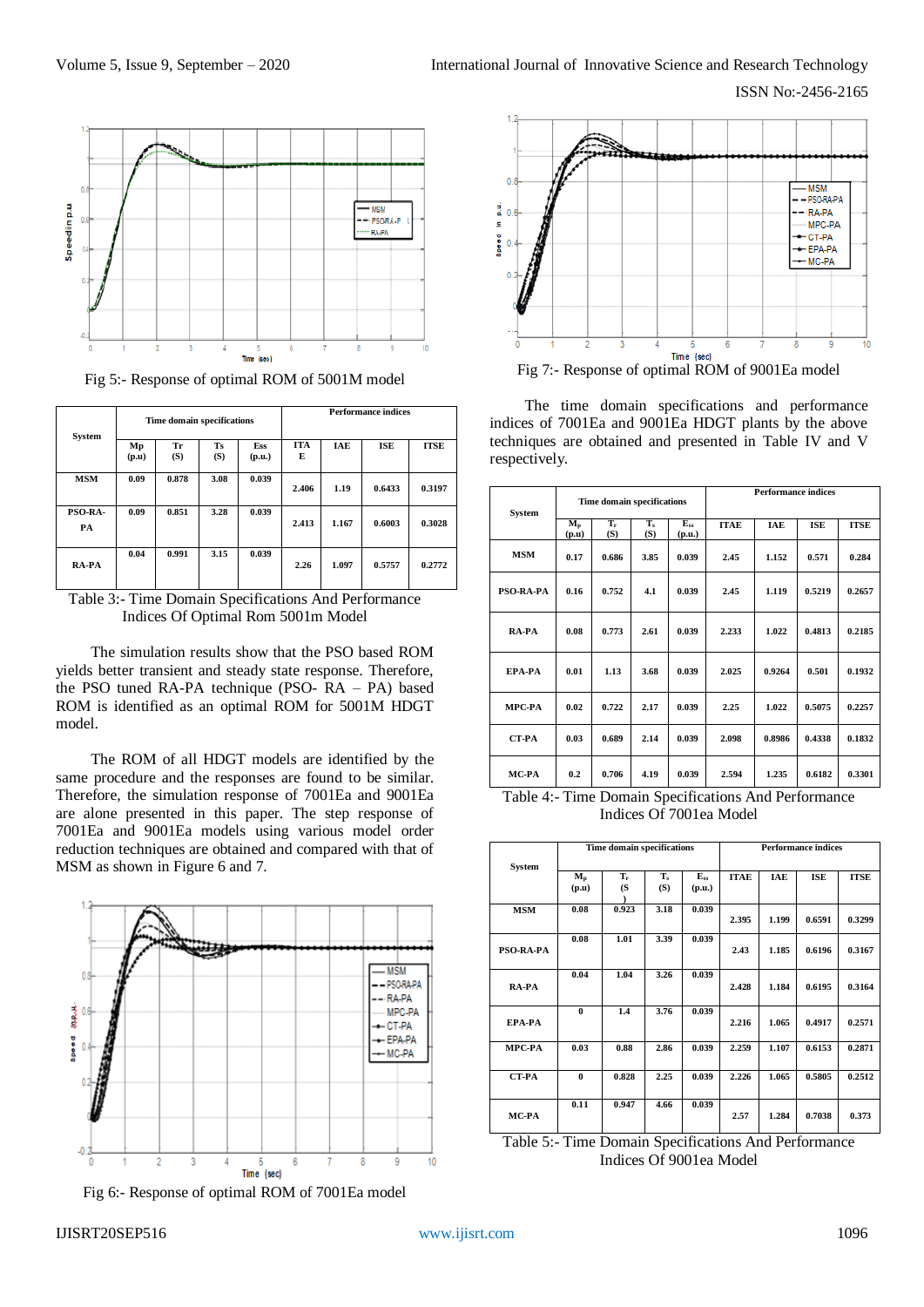On analyzing the step responses, time domain specifications and performance index criteria of the HDGT plants and it is found that the PSO-RA-PA based ROM yields better transient and steady state responses than the other reduction techniques. Based on the simulation responses and comparative results, the PSO based RA-PA is identified as the optimal ROM for all HDGT plants in grid connected operation.

# **VI. CONCLUSION**

An attempt has been made in this paper to obtain the ROM for all HDGT plants in order to reduce the complexity of controller development in real time environment. Various model order reduction techniques such as EPA, RA, CT, MPC, MC, PA etc. are used for model order reduction of HDGT plants. The step responses are obtained and compared based on the time domain specifications and various performance index criteria. It shows that the response obtained using RA-PA based ROM is found to be better for all HDGT plants. Further, the co-efficients of RA-PA reduced order model are optimized using PSO in order to improve the response. The simulation results of all HDGT plants are obtained using the optimized reduced order models are compared with that of the original higher order system. It reveals that the PSO-RA-PA technique based ROM yield better transient as well as steady state response than any other technique and hence identified as the optimal ROM for all HDGT plants. The optimal reduced order model can further be used to develop the controllers and analyze the response of HDGT plants in grid connected operation.

## **REFERENCES**

- [1]. Ministry of New and Renewable Energy, Government of India. Available online at: http://www.mnre.gov.in
- [2]. Jittarat Satonsaowapak, Thanatchai. Kulworawanichpong, Ratchadaporn Oonsivilai and Anant Oonsivilai, "Gasifier System Identification for Biomass Power Plants using Neural Network", World Academy of Science, Engineering and Technology, vol.5, No.12, pp.134-139, 2011.
- [3]. Mohammad Reza Bank Tavakoli , Behrooz Vahidi and Wolfgang Gawlik, "An Educational guide to extract the parameters of heavy duty gas turbines model in dynamic studies based on operational data", IEEE transactions on power systems, vol.24, no.3, pp.1366- 1374, 2009.
- [4]. W.I. Rowen, "Simplified Mathematical representation of heavy duty gas turbines", ASME Journal of Engineering for Power, Vol.105, No.4, pp.865-869, 1983.
- [5]. L.M. Hajagos and G.R. Berube, "Utility Experience with Gas turbine testing and Modeling", IEEE power Engineering Society Winter Meeting, Vol.2, pp.671- 677, 2001.
- [6]. L. N. Hannett and Afzal Khan, "Combustion Turbine Dynamic Model Validation from Tests", IEEE Transactions on Power Systems, Vol.8, No.1, pp.152- 158, 1993.
- [7]. J. H. Kim, T.W. Song, T.S. Kim and S.T. Ro, "Model Development and Simulation of Transient Behaviour of Heavy Duty Gas Turbines", Transactions of the ASME. Journal of Engineering for Gas Turbines and Power, vol.123, pp.589-594, 2001.
- [8]. Pouyan Pourbeik and Fhedzisani Modau, "Model Development and Field Testing of a Heavy Duty Gas Turbine Generator", IEEE transactions on power systems, vol.23, no. 2, pp.664-672, 2008.
- [9]. S. Balamurugan, R. Joseph Xavier and A. Ebenezer Jeyakumar, "Simulation of response of gas turbine plant with controllers", Proceedings of National System Conference, Ref No.P105, Manipal, 2007.
- [10]. S. Balamurugan, R. Joseph Xavier and Ebinezer Jeyakumar, "Selection of governor and optimization of its droop setting and rotor time constant for heavy duty gas turbine plants", Indian Journal of Power and River Valley Development,Vol.57, pp.35-37, 2007.
- [11]. John Mantzaris and Costas Vournas, "Modelling and Stability of a Single-Shaft Combined Cycle Power Plant", International journal of Thermodynamics, vol.10, no.2, pp.71-78, 2007.
- [12]. H.E.M.A. Shalan, M.A. Moustafa Hassan and A.B.G. Bahgat, "Comparative Study on Modelling Of Gas Turbines in Combined Cycle Power Plants", International Middle East Power Systems Conference, paper ID.317, pp.970-976, 2010.
- [13]. Naoto Kakimoto and Kazuhiro Baba, "Performance of Gas Turbine- Based Plants During Frequency Drops", IEEE transactions on power systems, vol.18, no.3, pp.1110-1115, 2003.
- [14]. Hadi Ghorbani, Ali Ghaffari and Mehdi Rahnama, "Constrained Model Predictive Control Implementation for a Heavy-Duty Gas Turbine Power Plant", WSEAS transactions on systems and control, vol.3, Issue.6, pp.507-516, 2008.
- [15]. M. Mohamed Iqbal, R. Joseph Xavier, D. Arun Kumar, G. RajKumar, P. Selva Kumar and C. Tamilarasan, "A sample survey on biomass gasifier power plants", International Conference on Emerging Technologies in Renewable Energy, Ref. No. P-87, Chennai, 2010.
- [16]. M. Mohamed Iqbal and R. Joseph Xavier, "Factors influencing the operation of the Biomass gasifier power plants", Proceedings of Second World Renewable Energy Technology Congress and Expo-2011, New Delhi, 2011.
- [17]. M. Mohamed Iqbal and R. Joseph Xavier, "A review of controllers for isolated and grid connected operation of biomass power plants", International Conference on Renewable Energy Technologies (ICORET-2011), pp. 366–371, Coimbatore, India, 2011.
- [18]. S. Balamurugan and R. Joseph Xavier, "Modelling of biomass power plant having low rotor time constant for stability studies", National conference on power engineering practices and energy management, pp.165-167, 2005.
- [19]. S. Balamurugan, R. Joseph Xavier and A. Ebinezer Jeyakumar, "ANN Controller for Heavy Duty Gas Turbine Plant", vol.3, no.12, pp.1765- 1771, 2008.